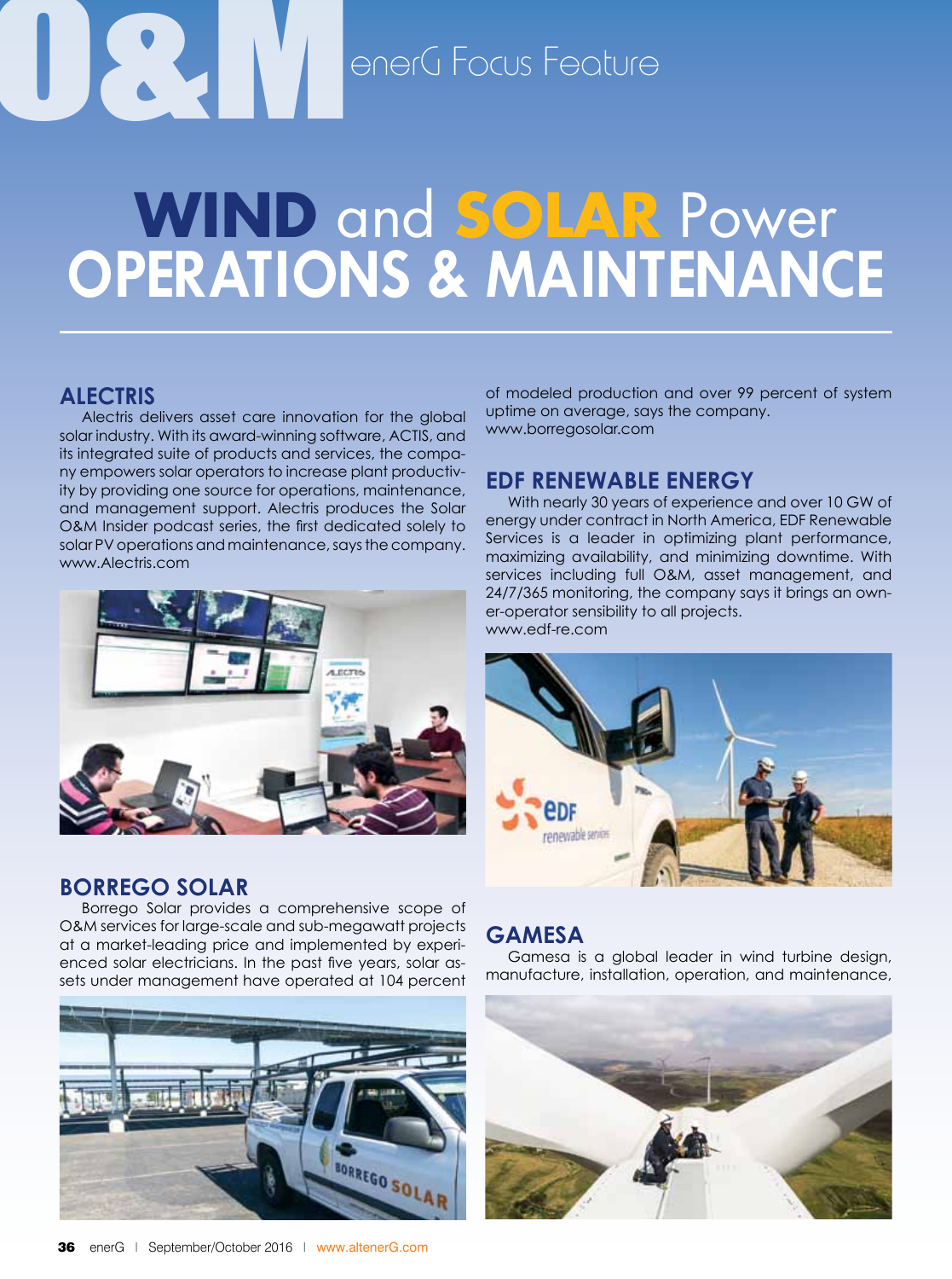# enerG Focus Feature<sup>O</sup>

with 35 GW installed and 22 GW maintained worldwide. The company is able to harness that experience to deliver products and services that improve its customers' project returns through lower O&M costs, boosted power production, and extended asset life. www.gamesacorp.com

#### **MaxGen Energy Services**

MaxGen Energy Services offers an advanced array of O&M services that maximize the generation of power plant facilities. As an independent, third-party service provider, MaxGen specializes in commissioning services, plant operations, plant maintenance, and asset management. MaxGen's experts have several gigawatts of

power plant experience, and are currently contracted to operate more than 2.5 GW of utility scale and distributed generation solar power plants across the U.S. By incorporating the company's nationwide reach and its O&M protocols, Max-Gen says in addition to bringing experience and confidence to customers, its services remain an asset for the entire lifetime of the projects.

www.maxgenservices.com

#### **RES Group**

RES performs asset management and O&M for solar, wind, and energy storage projects in several countries around the world. RES provides management, compliance, engineering, operation and maintenance, and in-depth diagnostics to monitor and optimize plant performance. The company has developed its own control system (RESolve) and other advanced, automated analytical and reporting tools as part of the RES SMART software platform. www.res-group.com



#### **Run Energy**

Established in 2002, Run Energy is a leading full-service provider to the North American wind industry. Run's 185 wind technicians have multi-platform experience and provide a wide range of services covering scheduled and unscheduled maintenance, installation and commissioning, project Quality Assurance/Quality Control, facility O&M, balance of plant, retrofits, upgrades, major component exchange, oil changes, end of warranty inspections, site management, consulting, and training. Run has experience with GE, Acciona, Suzlon, Gamesa, Vestas, Nordex, Mitsubishi, and Repower platforms and completes services on over eight GW of installed turbines annually.

www.runenergy.com



#### **S&C Electric Company**

S&C Electric provides a variety of asset management solutions for critical substation equipment. These services include the use of the company's 24/7 Global Support and Monitoring Center, remote monitoring services for both S&C and non-S&C equipment in the utility and nonutility markets, and routine maintenance by the company's field service specialists.

www.sandc.com/services/asset-management.asp



*to page 38*